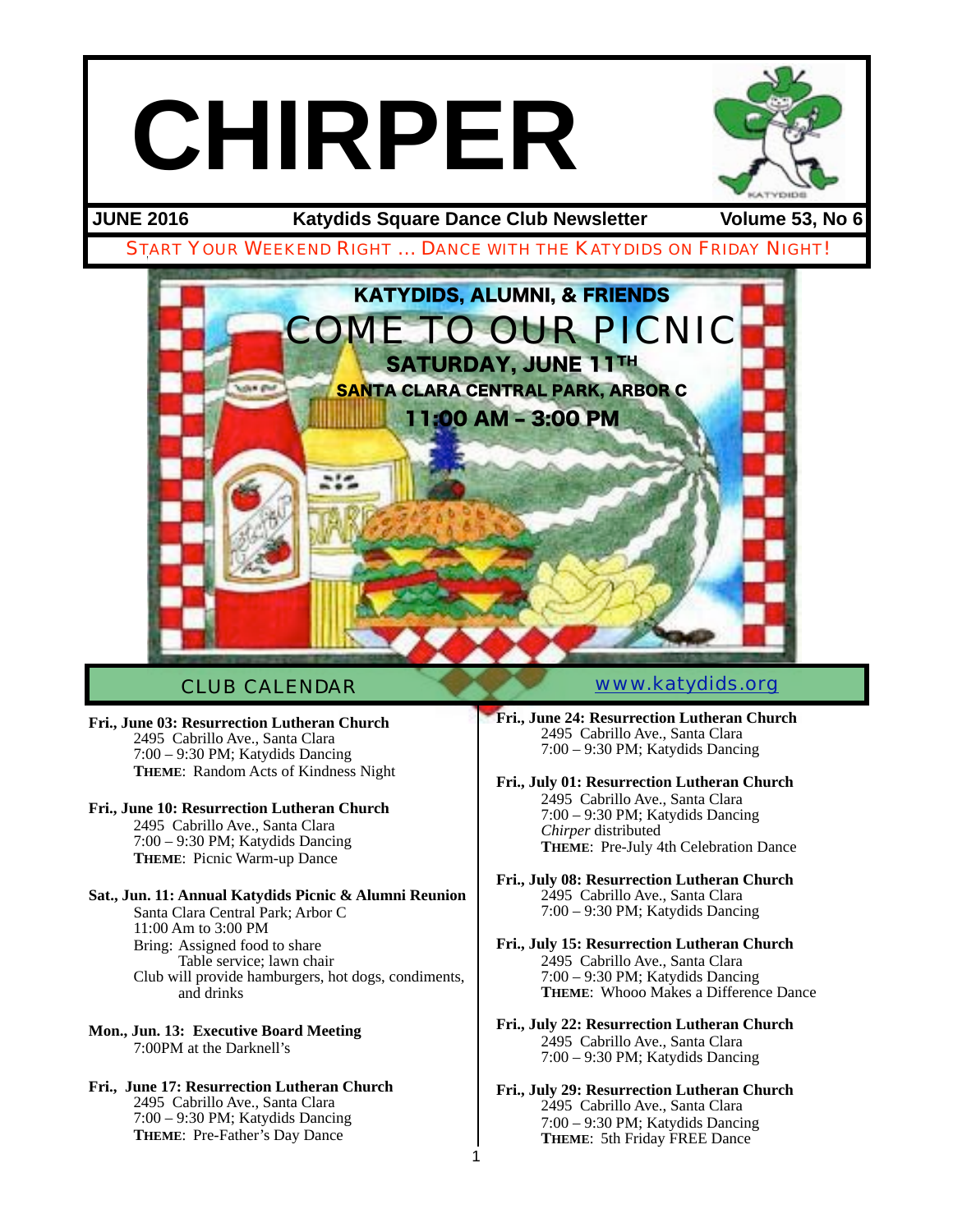#### SQUARE HEAD ASSIGNMENTS and DUTIES

Jun. 03........Steele Jun. 10........McManus / Tillman Jun. 17........Angotti / Smith Jun. 24........Hebson Jul. 01.........Hosoda, M / Stevens, Steph Jul. 08.........Wilhelmsen Jul. 15.........Grubb / Lehnhoff Jul. 22.........Steele Jul. 29.........Willey Aug. 05.Bruns Aug. 12.......De Lapp Aug. 19.......Franger / Moore Aug. 26.......Nassau / Clark

#### **Before the dance:**

- Notify the Sup)er Square Head, Stephanie Stevens, (408-871-9525 of any needed changes to assigned dates.
- **• YOU DO NOT NEED TO BRING ICE!**
- On scheduled night, the designated Square Heads should arrive by **6:30** PM.and stay until clean up is finished around 9:45 PM. A Katydids member with a key will open the doors and will secure the hall at end of evening.
- Place "Caution" signs (located in the storage/supply room along with a map) in designated areas of the parking lot where there are tripping hazards.
- Make ice water using provided cubes in freezer and make coffee.
- Set up drinks and supplies on counter.
- Place leftover snacks, napkins and flyers on tables at back of the hall.

#### **During Club dance:**

- Set up the sign in table and welcome everyone as they enter.
- Collect a **\$5.00** donation from each guest and have them sign in. "Regular" guests sign the prepared sheet, new guests sign the guest book.
- In the green box, there is an envelope with petty cash for making change.
- Offer raffle tickets: 5 tickets for \$1.00.
- In the green box, there are envelopes for keeping track of money collected during the evening.
- Divide the raffle proceeds with 50% to the Club, 50% to the winner.
- Check that water and cups do not run out during the evening.
- After announcements and raffle, feel free to dance except for the last tip (unless you are needed to fill a square) when you will need to be putting things away and cleaning up

#### **After the dance:**

- If Treasurer is not present, pass monies collected to any Executive Board Member.
- Pack up the sign-in items, leftover snacks and flyers. Empty and dry coffee pot and cooler and pack up other supplies and return them to the shelf in storage room. Wipe counter and tables where needed.
- Empty garbage can if more than half full. The dumpster is located in the side parking lot.
- Sweep up crumbs from the floor as needed.
- Notify the Quartermasters, Maxine or Lloyd (408-241-7567) of any replacement supplies needed for the next week.

#### DANCE EVENTS PLUS LEVEL unless otherwise noted

#### **June 4: Ice Cream Fling Thing; Bows & Beaus**

John Muir Middle School, 1260 Branham Ln, San José 7:30 – 8:00 PM; Cuer: Barbara-Lynn Smith 8:00 – 10:30 PM: Caller: Hunter Keller

#### **June 11: Strawberry Festival; Sunnyvale Squares**

John Muir Middle School, 1260 Branham Ln, San José 7:30 – 8:00 PM; Cuer: Barbara-Lynn Smith 8:00 – 10:30 PM; Caller: Jet Roberts

### **June 16: Jim Osborne's 70th Birthday Celebration;**

 **Sunnyvale Squares** Murphy Park, 250 N. Sunnyvale Ave, Sunnyvale 7:00 – 7:30 PM; Pre-Rounds 7:30 – 10:00 PM; Square Dancing

**June 22-25: National Square Dance Convention** Iowa Events Center, Des Moines, IA

#### **July 9: Hoedown; Farmers & Farmerettes**

Walters Jr High, Fremont, 39600 Logan Dr., Fremont 7:30 – 8:00 PM; Cuer: Bob Ensten 8:00 – 10:30 PM; Mike Seastrom

#### **July 16: Starlight Ball; CPSD**

Camden Community Center, 3369 Union Ave., SJ 7:00 – 7:30PM; Cuer: Anne Gracia 7:30 – 10:00PM; Caller: Lawrence Johnstone

#### **July 23: Hoedown; Roadrunners**

Beresford Community Recreation Center, 2720 Alameda de las Pulgas, San Mateo 7:30 – 8:00 PM; Pre-Rounds: Barbara-Lynn Smith 8:00 – 10:30 PM; Caller: Eric Henerlau

#### **July 30: Whing Ding; SCVSDA/SCVCA**

Hoover Middle School, 1635 Park Ave., SJ 7:30 – 8:00PM; PreRounds: Sue & Phil Harris 8:00 – 10:30PM; Callers: Robert Algea, **Bob Steele**, Vicki Woods

#### **Aug. 5: Dancing at the Fair; SCVSDA** Santa Clara County Fairgrounds

#### **Aug. 6: Anniversary Dance; Lucky Steppers** Ben Lomond Slab on Mill Street 7:00 – 7:30PM; PreRounds: Sue Harris 7:30 – 10:00PM Caller; Don Benson

#### **Aug. 13: Slab Dance; Lucky Steppers**

Ben Lomond Slab on Mill Street 7:00 – 7:30PM; PreRounds; Sue Harris 7:30 – 10:00PM; Caller: Andy Shore

#### **Aug. 20: Mad Hatter Ball; Sunnyvale Squares**

Plaza del Sol (outdoors), 200 W. Evelyn 7:00 – 7:30PM; PreRounds: Barbara-Lynne Smith 7:30 – 10:00PM; Calle: Bill Silver

**Aug. 27: Ben Lomond Slab Hoedown; Lucky Steppers** Ben Lomond Slab on Mill Street 7:00 – 7:30PM; PreRounds: Sue Harris 7:30 – 10:00PM; Caller: **Jim Osborne**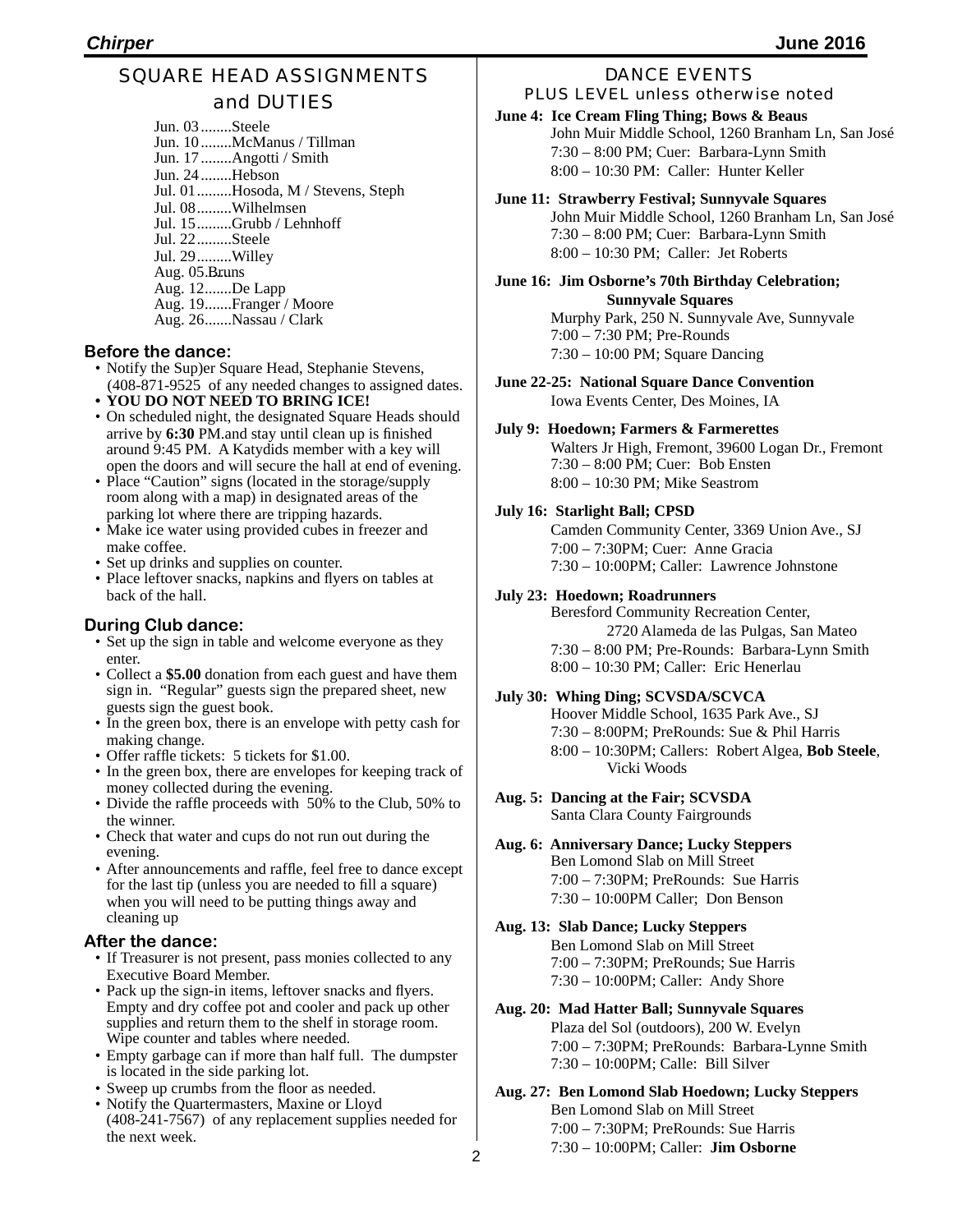#### PRESIDENT'S CORNER



#### Hi Everyone,

We have our Reunion Picnic coming on Saturday, June 11, at Central Park in Santa Clara. It is from 11AM to 3:00PM. You can pick up a flyer with all the information on it. See **Maxine** if you haven't signed up yet or indicated what you would like to bring. On August 19, we will be having our *Hot August Night Dance* and the opportunity to sell your square dance clothes you no longer want at our annual sale. We will be having a "build your own" pizza party on Saturday, August 27, at the home of **Jacky and Eric Wilhelmsen**. We will have more information on those events in July.

I would like to hear from you about what other events you would like to see us do.

I am continuing to give you information about dance levels and what level we are actually dancing. This is the third in the series of dance levels. This month I am listing the Mainstream calls. Next month I will list the plus level calls.

#### **Lloyd**

#### Mainstream Calls

- 52. Cloverleaf
- 53. Turn Thru
- 54. Eight Chain Thru / Eight Chain 1, 2, 3, Etc.
- 55. Pass to the Center
- 56. Single Hinge / Couples Hinge
- 57. Centers In
- 58. Cast Off 3/4
- 59. Spin the Top
- 60. Walk and Dodge
- 61. Slide Thru
- 62. Fold / *Cross Fold*
- 63. Dixie Style to an Ocean Wave
- 64. Spin Chain Thru
- 65. Tag the Line
- (In/Out/Left/Right) 66. Half Tag
- 
- 67. Scoot Back
- 68. Recycle (From a Wave Only)

The Plus calls will be listed here next month.

#### SUPPORT OUR NEWEST DANCERS!

**JANUARY CLASS LEVEL HOEDOWNS**

**June 18: Remembering High School Graduation; Castaways (Basic 1-51)** Resurrection Lutheran Church 2495 Cabrillo Ave., Santa Clara 7:30 – 10:00PM; Bring snack to share Callers: **Jim Osborne & Roger Smith** Bring YOUR high School Picture!



**Gary & Sue De Lapp .........June 24**

# HAPPY BIRTHDAY!

| <b>Morris HosodaJune 21</b> |  |
|-----------------------------|--|
| Jim OsborneJune 25          |  |
| Lee FleemanJune 28          |  |

. . . . . . . . . . . . . . . . . . .

#### GENERAL DANCE PROGRAM EVENTS

**June 25: General Dance; SCVSDA** 7:30 – 10:00PM; St. Andrews United Methodist Church

- **July 23: General Dance; SCVSDA** Callers: Keith Ferguson, Kurt Gollhardt
- **Aug. 13: General Dance; SCVSDA**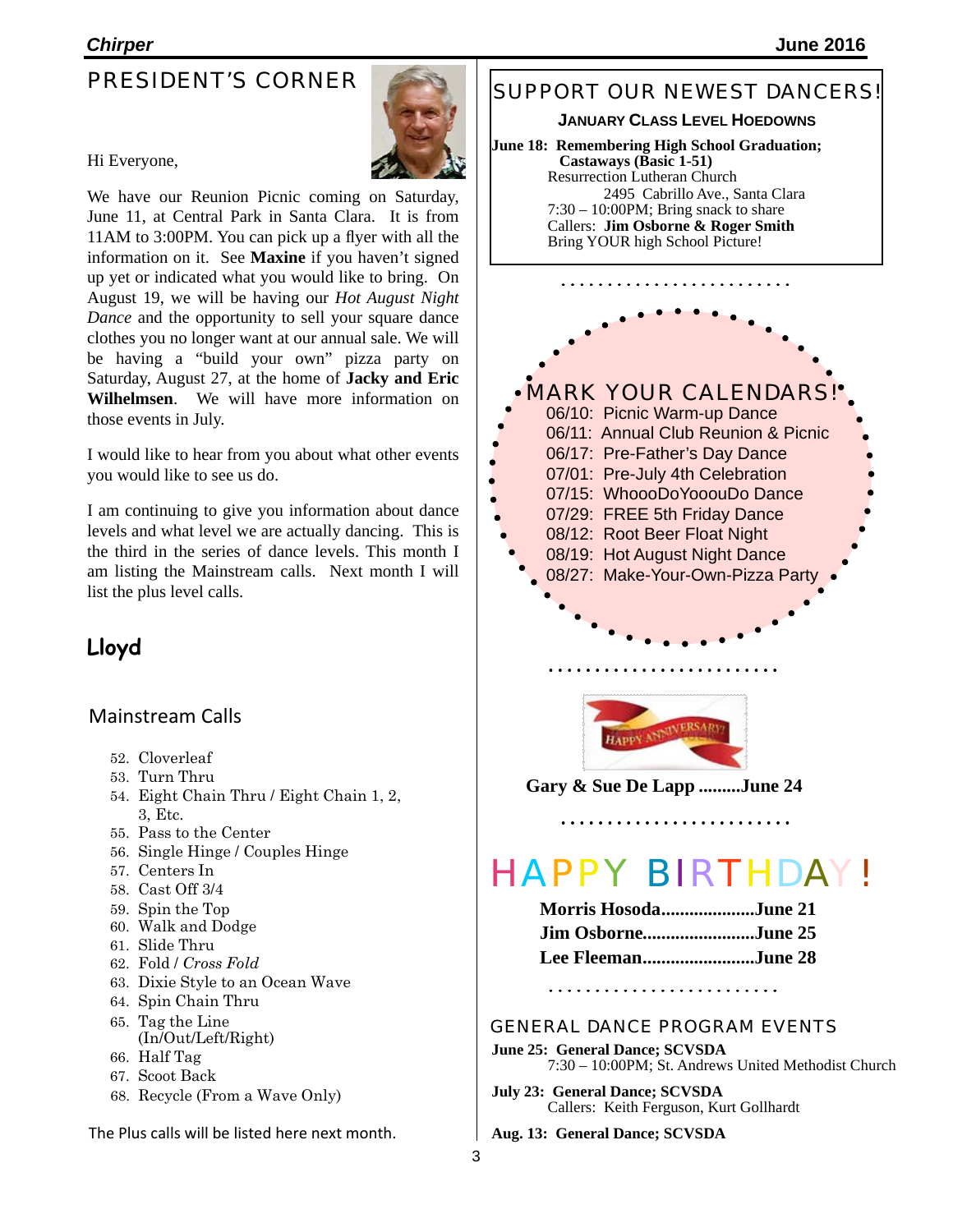#### SPECIAL VISITOR …



Morris & Louise Hosoda's daughter, Marcia, who lives in Virginia, was in the Bay Area for a conference and joined us for our "Misfit Night."

#### PLEASE NOTE:

The Square Head Assignments and Duties on page 2 have *CHANGED* due to the requirements of our new location. Please read it!!

#### Corrections:

- 1. Some issues of the May *Chirper* had an incorrect listing of our officers for the coming year. It should have read: President, Lloyd Darknell; Vice President, Pat Angotti; Secretary, Steve Lehnhoff; Treasurer, Morris Hosoda; Publicity, Naomi Grubb.
- 2. Ted Shaney's birthday was May 23 and Jane Bishop's was May 31.

BE A MISFIT NIGHT **Friday, May 6, 2016**



Parker Willey





Steven Lehnhoff & Naomi Grubb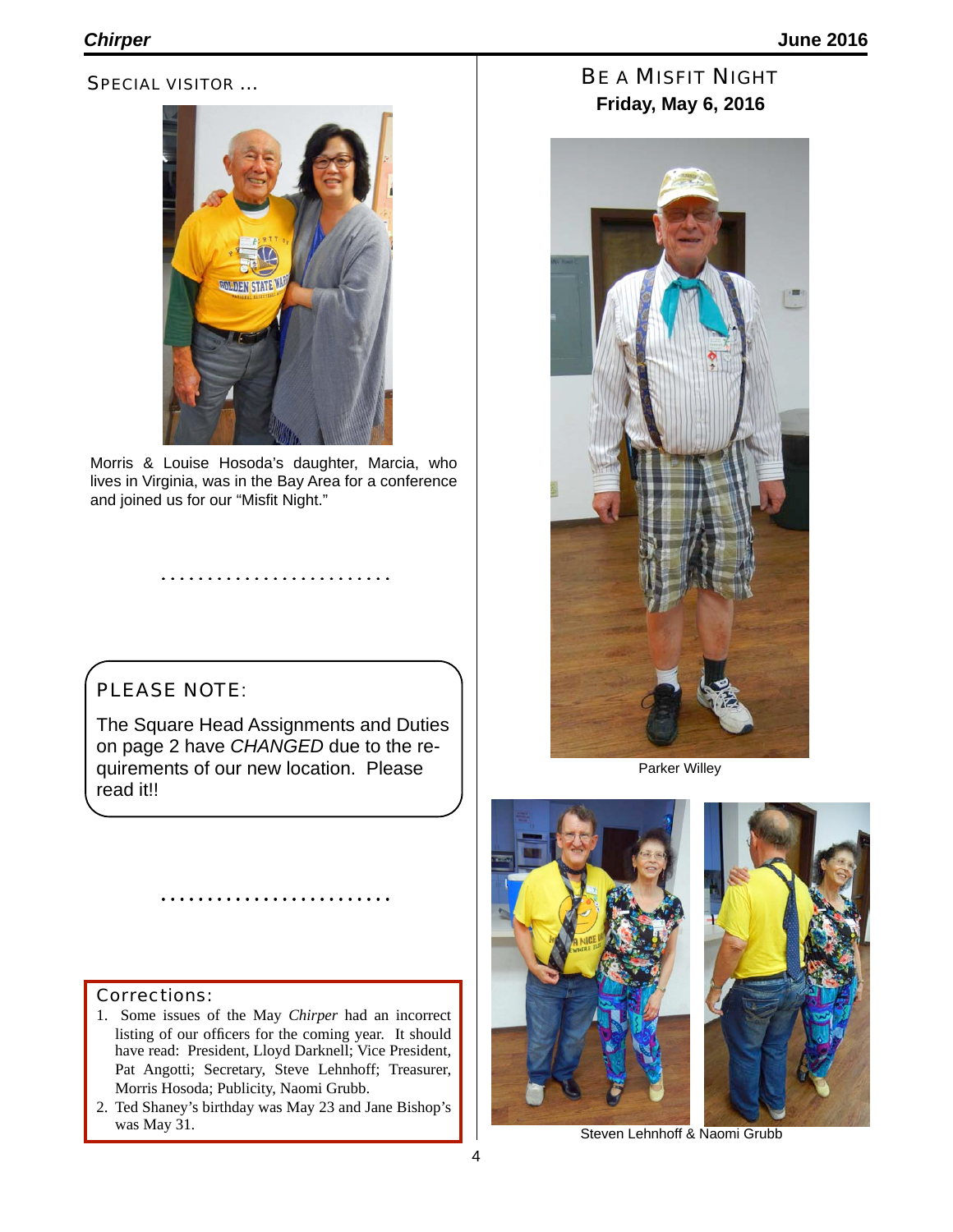*Chirper Chatter…*

## **Square Dance Calls Picture Puzzle Time…**

Last month's answers: *#25 – Spin Chain Thru #26 – Run*

**#27**



**#28**



## **Photo Puzzle Time…**

What city is this building located and it's name…the most photographed place in the USA?



*Last month: The Hedge Maze at Longleat, England*

Thank you all for expressing concerns about **Louise**. I brought her home on the night of May19 after about 19 days at El Camino Hilton. It seemed more like the hospital wanted her out and gave her a choice of going home or a change in environment to a convalescent home…she chose home. She is getting better, stronger, weightier as time marches on. To be completely normal will take some time but her recovery is in the positive direction…

Congratulations to the new grandparents, **Eric & Jacky Wilhelmsen**, whose grandson was born on May 6, weighing in at 9 lb. 14 oz. and 22 inches long…

**Char Pitts** has requested a Leave Of Absence for 3 months effective June. We are sorry to hear that she is having painful problems with her knee and as she does with her other many health issues, she follows her doctor's orders but also does her own research on the internet and has been rather successful. Take care **Char** and hurry back…

We are sorry to hear that **Robbie Criswell** has requested to resign from Katydids. venue at Resurrection Lutheran Church, he has a longer distance to travel. On top of that, I understand that he is having orthopedic problems with his shoulder and was scheduled to have arthoscopic surgery June 2. This is normally an out-patient procedure but recovery will take several weeks if not months. He is not sure of returning to square dancing. Well, **Robbie**, as a Katydone we sure would like to be connected, so be well. And thank you for your Christmas Tree donation and other goodies you have been bringing…

We have missed **Bea Clark** the past couple Fridays because of a well planned trip to New York City to spend time with her daughter in Manhattan. She took a limo (Tesla self driving car) to San Jose Airport, flew to Denver to meet with her sister from Boise and onto NYC. She celebrated her twin granddaughters Bat Mitzvah. This ostentation was quite ceremonious which required long term scheduling, planning and practicing. She stayed a few more extra days and was able to see the Broadway musical, *An American in Paris*. They became quite adept in riding the subways and hailing cabs…

It is good to have **Stephanie Stevens** back after her annual trip to Salt Lake City to do family history research. She reports having had a very successful time particularly with one of her Norwegian lines.

> *Morris Hosoda* [moho77@gmail.com](mailto:moho77@gmail.com)

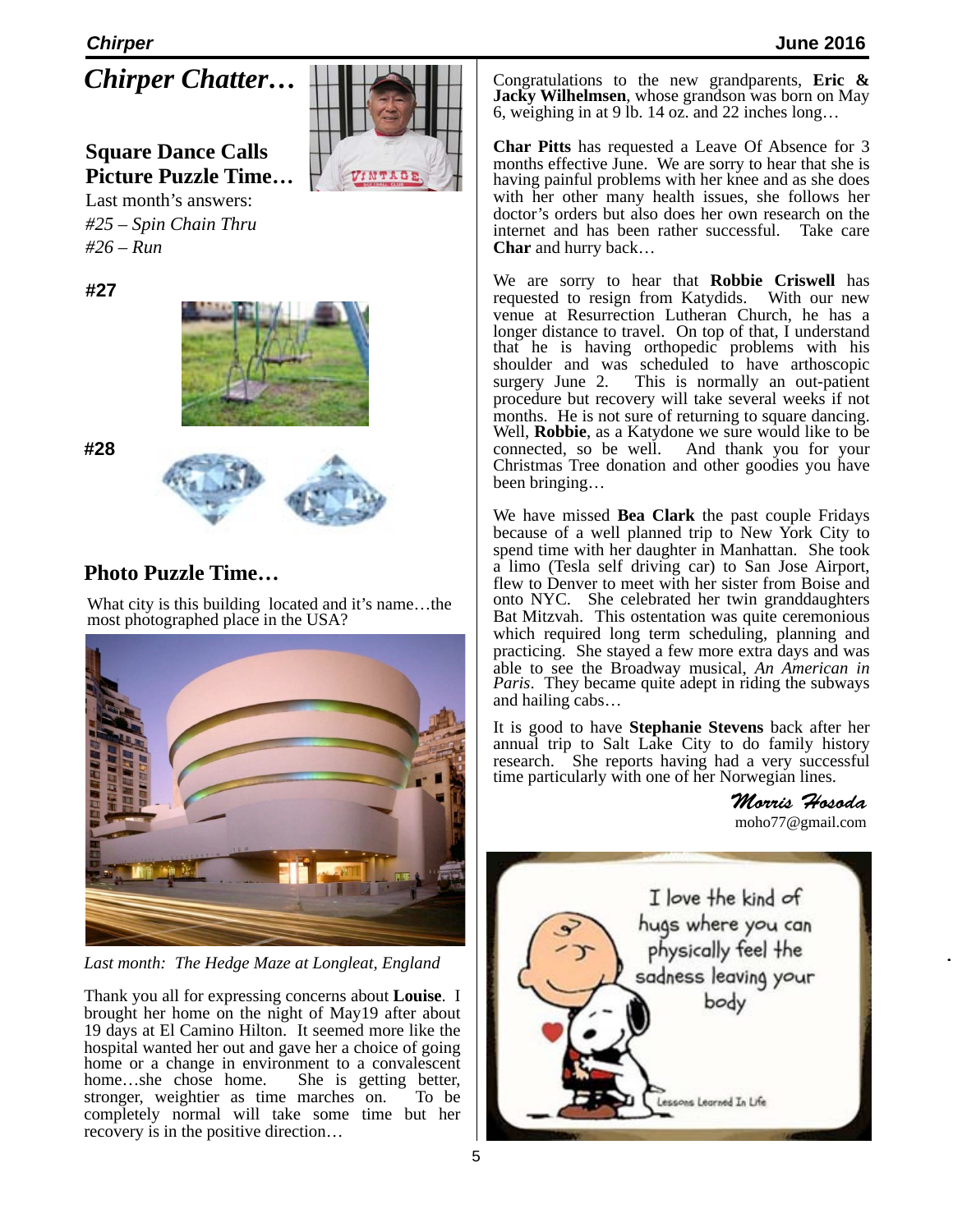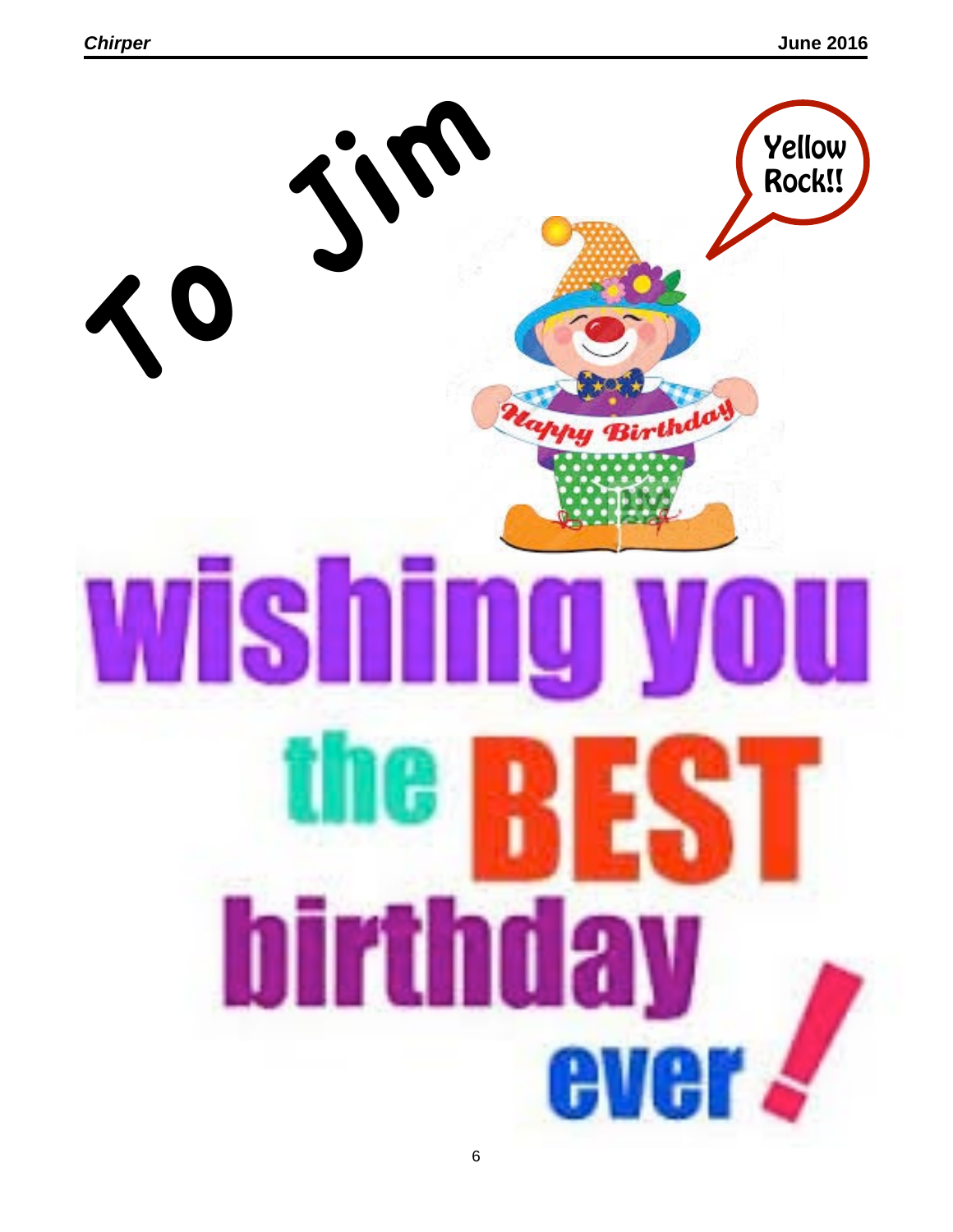